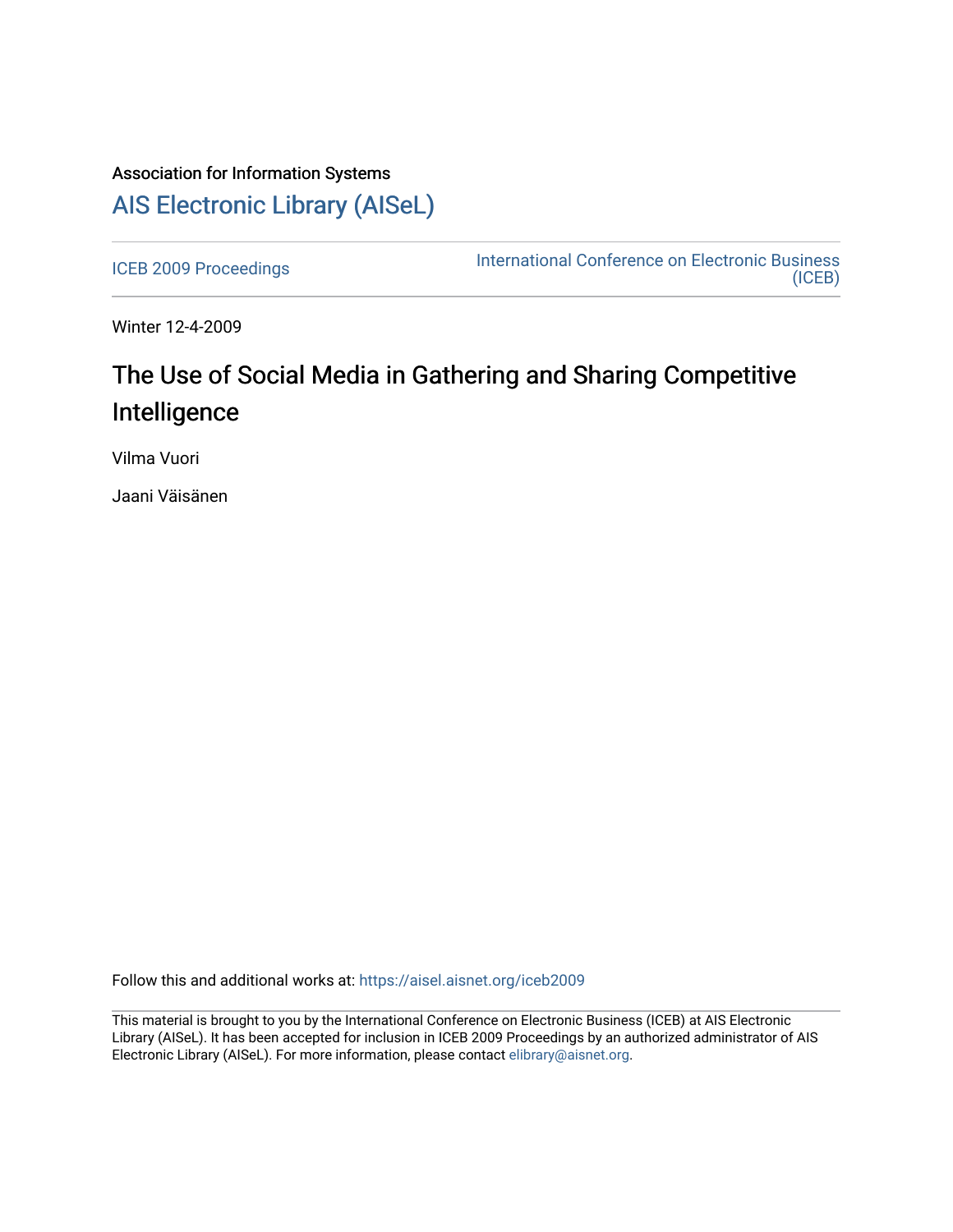## **THE USE OF SOCIAL MEDIA IN GATHERING AND SHARING COMPETITIVE INTELLIGENCE**

Vilma Vuori<sup>1</sup> and Jaani Väisänen<sup>2</sup> Department of Business Information Management and Logistics Tampere University of Technology, Finland <sup>1</sup>vilma.vuori@tut.fi; <sup>2</sup>jaani.vaisanen@tut.fi

## **Abstract**

Utilizing social media in the business context is an issue of growing interest. This article discusses how social media can contribute to information gathering and to information and knowledge sharing within a company in the context of competitive intelligence. The research is conducted as a systematic literature review. The results show that so far only a few journal articles have been published discussing these issues. They propose that social media applications can contribute to competitive intelligence activities more in sharing than gathering information and knowledge. The common benefit received from using different social media applications seems to be the added value compared to using more traditional knowledge sharing tools.

**Keywords:** Social Media, Competitive Intelligence, Identifying Information Sources, Information Gathering, Information Sharing, Knowledge Sharing

### **Introduction**

Social media (sometimes referred to as web 2.0) is a hot topic in competitive intelligence. Competitive intelligence professionals are keen to find out ways to use Twitter, LinkedIn, Facebook, blogs and other social media applications to competitive intelligence purposes. [1] [2]

There seems to be two approaches to social media in the competitive intelligence context. First one is the information gathering approach. It considers how social media applications can advance information source identification and information gathering from the company's external business environment. This is based on the basic default of having a competitive intelligence unit or suchlike centralized personnel responsible for the company's competitive intelligence process. The focus is on how their work can be made more efficient with the use of social media.

The other perspective is the information sharing approach. It looks at social media as a means to share information and knowledge and enabler of collaborative competitive intelligence throughout the company. This approach sees competitive intelligence as a united effort of the whole organization: social media is considered as a way to empower employees and getting them to participate

in the competitive intelligence process as information sources, refiners and users.

While companies can utilize social media according to either of the approaches described above, it is the authors' understanding that the former way is more common. This is possibly due to the fact that the continuously increasing amount of available information creates additional pressures for companies to gather as much of this information as they possibly can in order to gain competitive edge over their competitors. While many social media applications, such as automated RSS feeds actually save time and effort when monitoring the competitive environment, the authors hypothesize that without an effective way to process or disseminate that knowledge to the workforce, the end result will be information overflow, or at least information that is not used to its full potential.

Therefore, harnessing the social media applications to share the captured information and knowledge throughout the company to the correct personnel is as imperative as capturing the information in the first place.

Since social media as a phenomenon is rather new [3], the academic literature on the subject is still relatively scarce. The authors conducted a systematic literature review on how both these approaches to social media have been utilized in the competitive intelligence context. Based on the reviewed literature, a set of potential benefits for utilizing social media as enhancer of information gathering and an enabler for internal information and knowledge sharing are derived.

## **Social media makes its way from leisure to business**

Web 2.0 is a buzzword that has been increasingly hyped since its introduction in 2004 [3]. Although web 2.0 is often used as an adjacent term with social media, they are not synonyms. Web 2.0 refers to the technological features of the new generation of Internet, whereas social media is used to describe the actions enabled by web 2.0 applications. Social media is closely related to human interaction, social networking and publishing information. The term web 2.0 itself does not necessarily include the media aspect or any social activity [4].

Web 2.0 uses several technologies that enable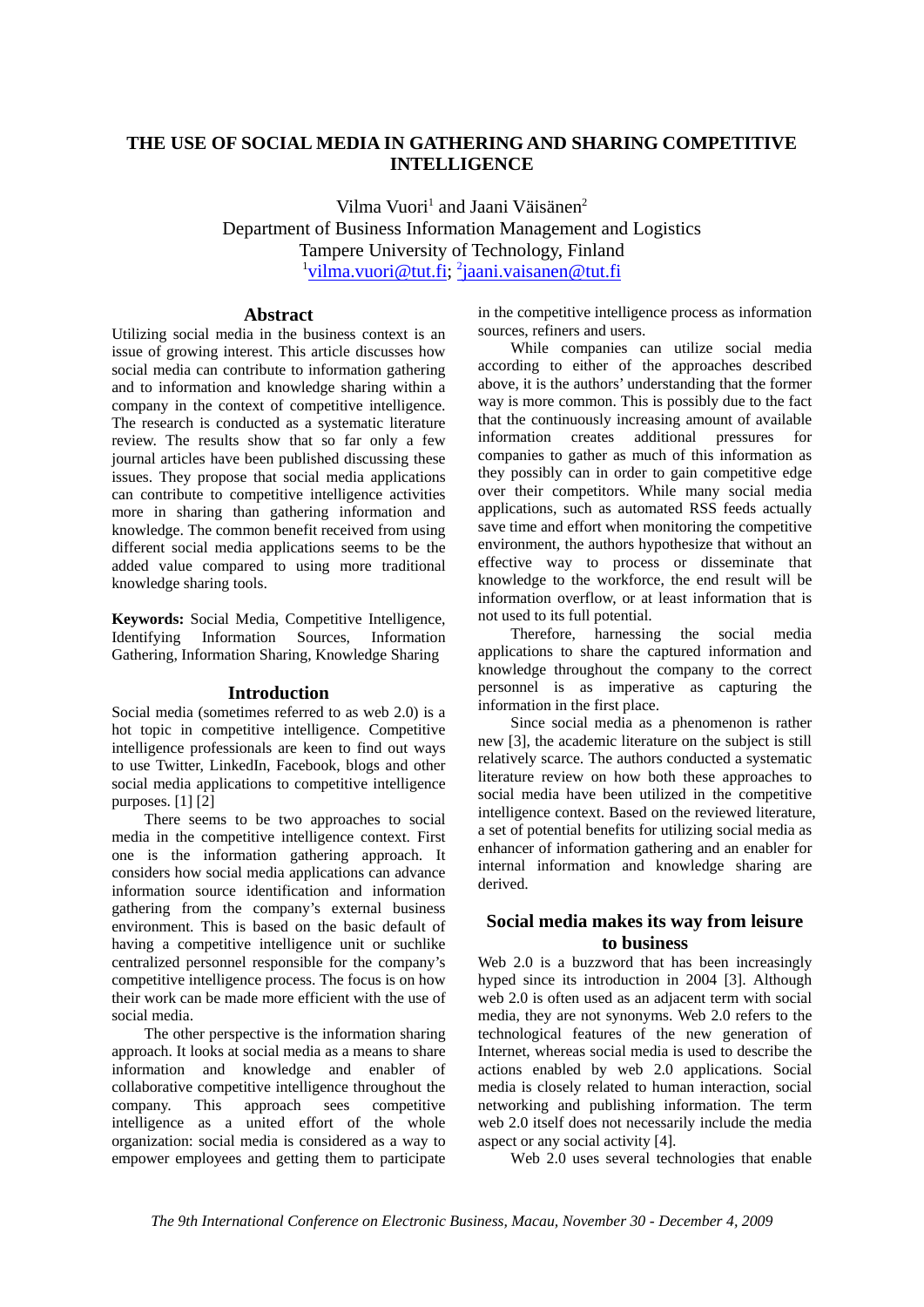features referred to as SLATES, short for Search, Links, Authorship, Tags, Extensions, Signalling [5]. These features are the technological building blocks of social media and its activities listed in Table 1.

 **Table 1. Social media genres, activities and examples of their application. (Adapted from [4])**

| Genre                                             | Activity                                                                             | Applications                                                                                  |
|---------------------------------------------------|--------------------------------------------------------------------------------------|-----------------------------------------------------------------------------------------------|
| Content<br>creation<br>and<br>publishing<br>tools | Production,<br>publishing and<br>dissemination                                       | Blogs, wikis,<br>podcasts (e.g.<br>Blogger,<br>Wikipedia, Flickr,<br>del.icio.us,<br>YouTube) |
| Social<br>networks                                | Keeping up the<br>old and building<br>new social<br>networks, self<br>promotion etc. | Social network<br>sites (e.g.<br>LinkedIn.<br>Facebook.<br>MySpace)                           |
| Virtual<br>worlds                                 | Play, experience<br>and live virtual<br>environments                                 | Virtual worlds<br>(e.g. Second life,<br>Warcraft)                                             |

People are accustomed to use social media in leisure activities. They are blogging about their hobbies, sharing vacation photographs in Flickr, updating their status in Facebook and uploading music videos in YouTube. Most of the young people entering job markets today can be called "digital natives", people who have grown up with computers, internet and mobile phones [6]. For them digital technology is part and parcel of life, and it can be assumed that they are willing and even eager to adopt the use of social media also in the job context. This view is supported by a recent survey revealing that professional and work-related blogging is growing and that professional blogging has a positive impact on the career [7].

Companies are more careful with adopting social media. Social media is acknowledged to have potential in the business context, but companies do not quite seem to know how to realize the potential [8]. Marketing and communication departments have been the first functions in the frontiers of using social media in business. Despite the rather modest adoption rate of social media, the benefits of harnessing social media to promote products and reaching to customers and consumers are evident [9]. Other parts of business could benefit from social media as well, such as competitive intelligence

## **Using social media in competitive intelligence**

**Gaining competitive advantage from information**  Companies use information in generating their products and services. In addition to the know-how needed to produce them a company also needs to understand to whom, at what price, where, when and how the products and services should be sold in order to get the best possible profit. This understanding is built on experience and knowledge that already exists within a company, but in order to see the whole picture and new possibilities and threats a company also needs information from its external business environment.

Competitive intelligence is a process aimed to acquire this information, filter and refine it to a suitable form and deliver it to the users within the organization. The goal is to make sure that all the needed and useful information and knowledge regarding competitive issues makes its way to the users. At the same time another goal is to prevent excess and unreliable information from blurring the decision making process. Implicitly social media would seem to have potential to be a valuable aid helping competitive intelligence to reach these objectives. There are indications of social media already being used in competitive intelligence context (see e.g. [1]), and the following sections of this article will discuss the issue from two different viewpoints.

#### **Information source identification and information gathering**

The competitive intelligence process uses multiple sources and methods to gain the information needed in the organization. Some of the information is published and easy to reach either for free (e.g. companies' statutory financial information) or against money (e.g. consultant reports). Some unpublished information may be very hard or even impossible to get (e.g. competitor's plans of entering new market areas, possible upcoming changes in legislation), but finding the right sources might make it reachable. For example, a person working in a customer company may have valuable information concerning a certain competitor. Or an employee in a government department could be of assistance when pondering the impacts of a new regulation to the company.

How to identify these possible sources in order to contact them is often a difficult and time consuming task. Social media can be of assistance in information source identification. Carpe [10] has listed and graded networking sites with information about people i.e. possible human sources of competitive intelligence. Sites such as LinkedIn, Wink.com and Jobster.com are examples of business social networks, where people list their professional information. This enables extensive searching for company employees, locations, organizational charts, titles and specialties. Making a search in such a professional social network may produce company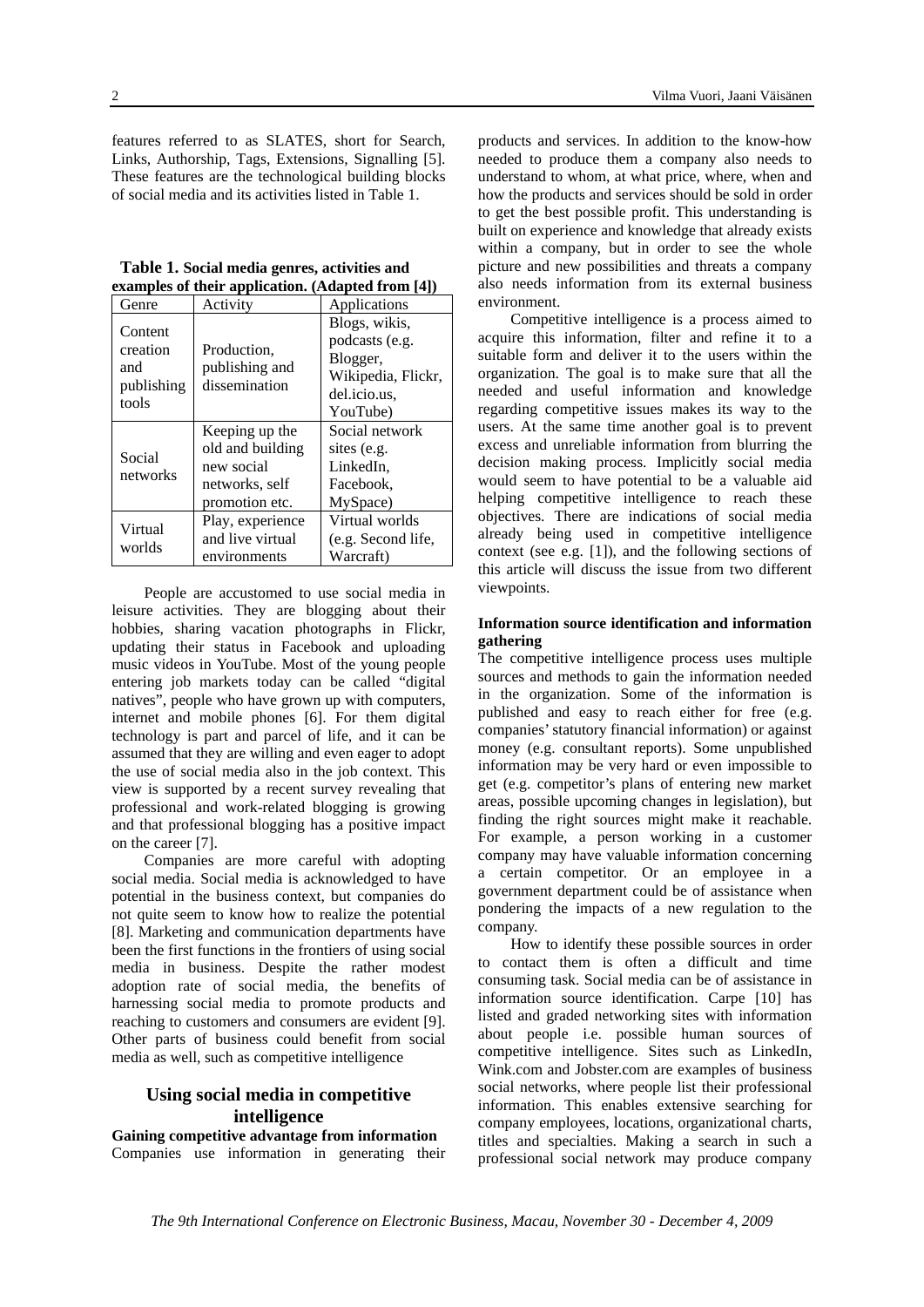specific information such as headcount, revenue, employees by function, direct phone numbers and email addresses [10]. The networks help to locate a possible information source and may even give his/her contact information. The information is given by the individuals using the network, and sometimes they upload company specific information that obviously should not be made public. This makes these networks even more interesting for a competitor's competitive intelligence personnel, because in addition to helping to identify possible personal information sources the network site itself can also act as a primary information source.

Another resource consuming part of information gathering is searching information from internet and keeping up with constantly updating pages. Web 2.0 technology called RSS (i.e. Real Simple Syndicate or Rich Site Summary) enables filtered data delivery from selected web pages whenever the contents are changed or new content is added (see e.g. [11] [12]). Many web sites, blogs, news services and other online publications are increasingly offering RSS feeds. Using RSS feeds brings advantages to everyday information search and retrieval tasks regarding competitive intelligence. According to Johnson [13] these advantages are e.g. saving time and increasing productivity, lower information subscription and technology costs and fewer concerns on security issues. For example, subscribing feeds by using an RSS reader helps to access the updated contents of several sites in one place.

#### **Information and knowledge sharing within the company**

Competitive intelligence process does not end when the information has successfully been acquired. The information has to be shared within the company. The engaging employees in the competitive intelligence process as analyzers and sharers of information and knowledge adds value to the original information [14] [15] [16].

Liu and Liu [17] found that employees who have acquired knowledge from external sources are quite eager to share it to others in the company. They (ibid.) state that knowledge sharing is more efficient in small-group setting, because then it is possible for the source and the receiver to interact in a two-way manner. Face-to-face knowledge sharing is the most natural and often also preferred setting for interactive knowledge sharing. This however is not always possible, and even less so in a geographically dispersed company. When people are located in different places globally, the possibilities for face-to-face meetings are few. The prevailing economical recession has decreased the possibilities of face-to-face meetings between different locations from before by making companies to reduce or even ban internal business traveling altogether (see e.g.

[18]). Therefore information and knowledge needs to be shared some other way, independent of geography and time zones.

Traditional groupware, such as video meetings and multi-participant phone meetings have become more popular, but they do not meet all the information sharing needs regarding competitive intelligence. One central problem is that only a limited amount of people are actually able to participate the meetings: the individuals having the best up to date knowledge concerning the issue discussed may not be in those meetings, or them being possible information sources in the issue may even not be known. Therefore it would be advantageous to have a medium via which all essential employees could share their information about competitive issues and accumulate the company's competitive intelligence assets.

The potential of social media applications in enhancing information and knowledge sharing is implicit considering the purposes they are used in leisure: communicating, publishing information and networking [4]. Corporate blogs and management blogs are often focused on promoting corporate image for customers and other external parties [19], but they can also be used in internal communication. Siemens Information and Communication Networks Division pioneered in web-based knowledge sharing network already in 2002 [20], and since then the path towards collaboration in social networks and wikis has grown into a highway.

#### **Systematic literature review**

Despite the implicitly understood potential and thus growing interest of getting social media to support competitive intelligence activities in companies there seems to be quite little academic evidence of the issue. In order to find relevant academic research regarding the subject a systematic literature review was performed.

Systematic literature review is a useful method when the objective is to identify, assess, and synthesize all the essential studies of a given topic in order to get an overall picture of the studies and their indications. In addition the method minimizes the risk of bias caused by the human factors. [21] [22] The process of the systematic literature review is illustrated in Figure 1.

The aim of this systematic literature review was to study how social media has been utilized in information gathering and sharing information and knowledge in competitive intelligence context. The source of the reviewed articles was EBSCOHost Research Databases provided by EBSCO Information Services. The search was restricted in two databases in EBSCOHost: Academic Search Elite and Business Source Elite because they were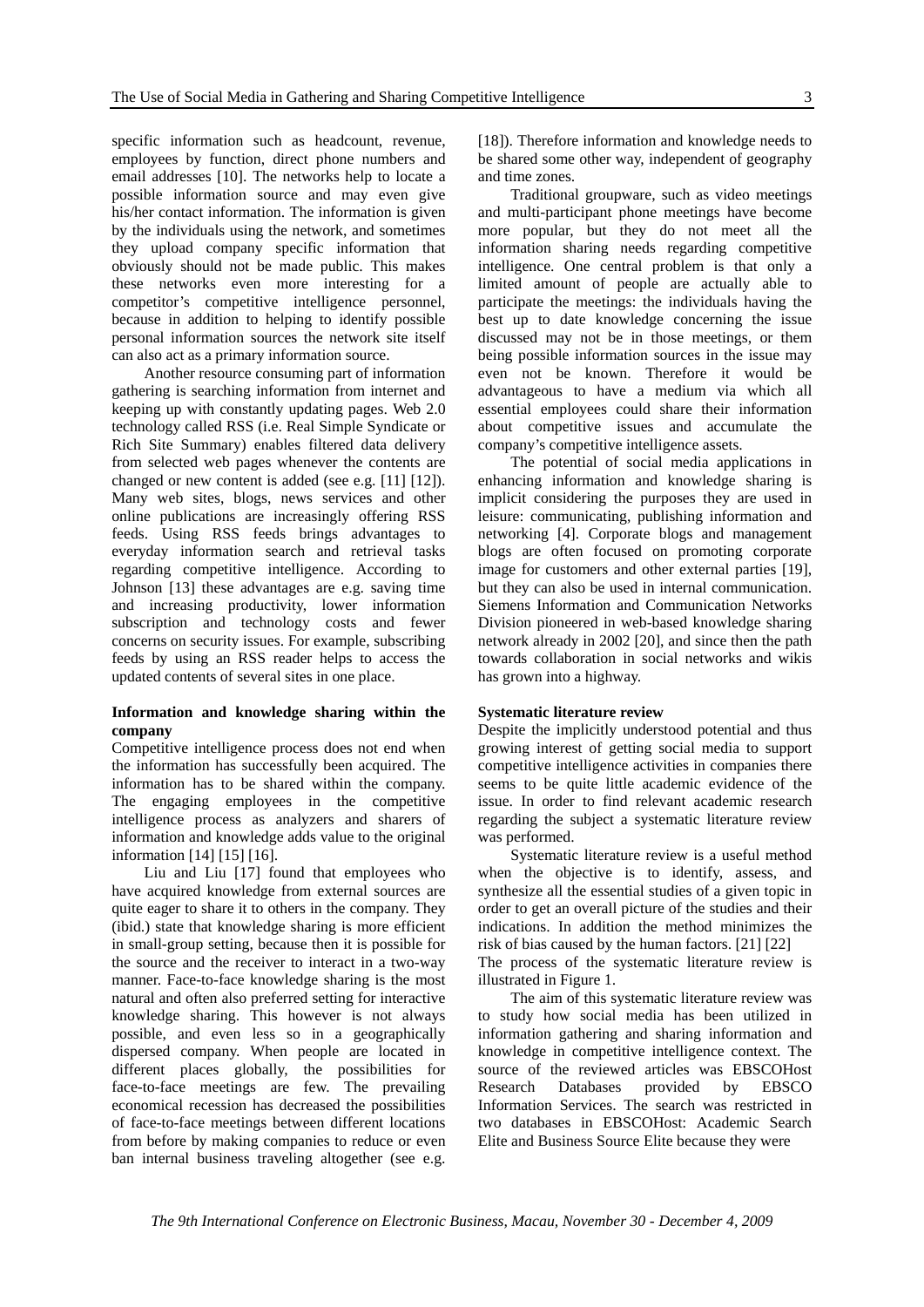

## **Figure 1. The process flow of systematic literature review. (Adapted from [21])**

considered to hold the most relevant and good quality articles concerning the research topic. Restrictions had to be made in order to find articles of good quality and significance to the subject among the tens of thousands of articles within these databases.

First the time scale of the articles was determined to start from January 2004. This time period was chosen because the term "Web 2.0" was first introduced in 2004 [3] and subsequently the wider discussion of social media was launched. The time period ends in August 2009 since the search was conducted in September 2009.

The academic quality of the research was enhanced by excluding all non-scholarly (i.e. not peer reviewed) articles. Another restriction aimed at enhancing the scientific credibility of the research was to take to account only those articles that were available in full text format. Abstracts do not always describe accurately the actual substance of the article and may therefore mislead the reader. Including only full text articles into this study made it possible for the authors to actually read through the articles in whole and thus determine whether they in fact were relevant to the study. These basic criteria of the search in EBSCOHost databases are summarized in Table 2.



Figure 2. The set of key terms used in the systematic literature review.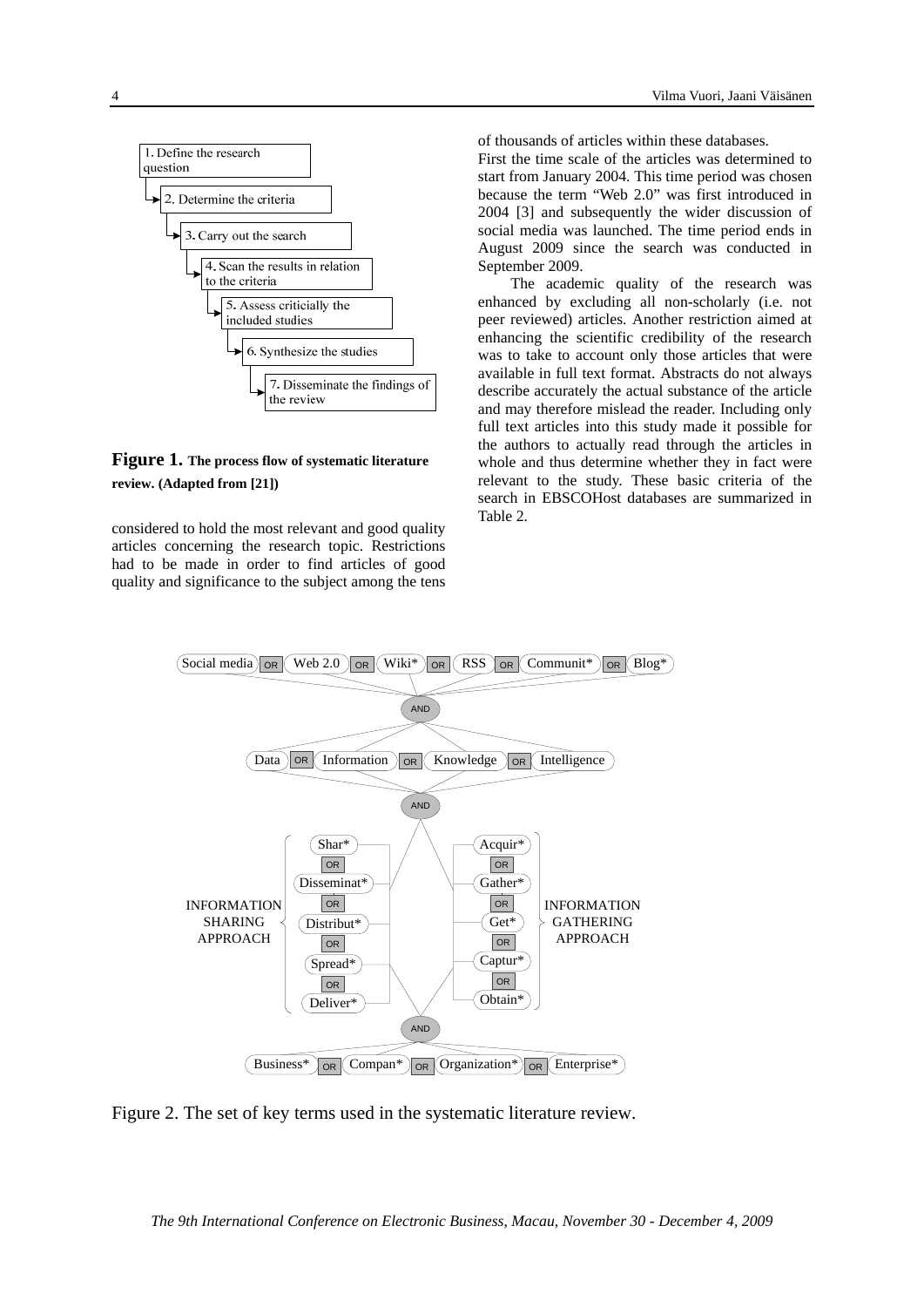| Criteria of the search |                              |  |
|------------------------|------------------------------|--|
| <b>Databases</b>       | Academic Search Elite        |  |
|                        | <b>Business Source Elite</b> |  |
| Time scale             | January 2004-August 2009     |  |
| Articles               | Available in full text       |  |
|                        | Peer reviewed                |  |
|                        | In English                   |  |

**Table 2. The basic criteria of the search.** 

The search was refined by using relevant key terms. The key terms helped to filter articles discussing the issues of interest. The set of key terms is presented in Figure 2.

Figure 2. The set of key terms used in the systematic literature review.

The key terms were used as combinations of several terms, Boolean operators AND and OR (marked with grey in Figure 2). Asterisk was used to truncate the search term where necessary.

#### **Results**

The search for using social media for information gathering and sharing in competitive intelligence context yielded altogether 143 results. 86 articles discuss the issue from information sharing point of view and 57 from information gathering point of view. When these results were checked for relevance, one notable fact emerged. The term "community" is rather commonplace in business literature, and many of the results did, in fact, discuss the roles of knowledge or learning communities or so-called communities of practice. Such communities may indeed have an important role in spreading or disseminating knowledge throughout the company. In most of these articles, however, social media applications were not discussed and therefore they were dropped from the results.

After the initial screening, 13 articles were found to discuss at least one social media application and its relationship to the business world. However, the focal point of this literature review is the competitive intelligence context, which means that the articles included in the final stage will have to discuss the impact of the social media application to knowledge gathering, analysing or distribution within the company.

The final examination of the articles produced five results that fit into the authors competitive intelligence schema categorized by the nature of the social media application. Four of the articles fell under the information sharing approach, and only one discussed social media from information gathering point of view. The occurrences of different social media applications discussed in the resulted articles

is illustrated in Table 2. Wikis were discussed in one article, while blogs and social networks were both discussed two times.

**Table 3. Social media applications discussed in the articles.** 

| Approach    | <b>Blogs</b>                | Wikis | Social   |
|-------------|-----------------------------|-------|----------|
|             |                             |       | networks |
| Information |                             |       |          |
| gathering   |                             |       |          |
| Information | $\mathcal{D}_{\mathcal{L}}$ |       |          |
| sharing     |                             |       |          |

Both of the blog-related articles emphasized the use of blogs in facilitating knowledge transfer, but also the issue of knowledge refining was evident. Wang and Wang [23] suggest that a blog-based knowledge-sharing model would improve the knowledge flow between companies' data mining and business intelligence processes. Kaiser and Müller-Seitz [24] propose that software developers engage in writing blogs not only because of the actual knowledge transfer function, but because there are other intrinsic and extrinsic stimuli that provide added value. Such added value can be the feeling of having an impact, engaging in social exchange, signalling one's competence, or getting support [24]. These examples suggest that blogs are not used just as extensions of traditional bulletin boards, but rather a tool that adds value to both the writer of the blog and the reader as well.

Wikis are a common and useful tool in teaching (see e.g. [25] [26]) that allow students to participate and collaborate on various educational projects. However, only one article considering the use of wikis emerged with the authors' search criteria. McKelvie et al. [27] describe how a wiki-based system has been successfully implemented in a research company. The implementation of the wiki tool has been a success producing a vessel for delivering news articles, conference minutes, important emails or project notes. Basically, the same items could have been delivered through blogs or corporate Intranet as well, but they were rejected at the implementation stage for being too complex or hard to use. [27] Another benefit of the wikis was reported that the users were very satisfied with the fact that they could edit and add material to the system, thus having an individual impact on corporate knowledge creation.

The advantage the wikis seem to have over blogs is their centralized structure. With a wiki application, every user is using the same system, and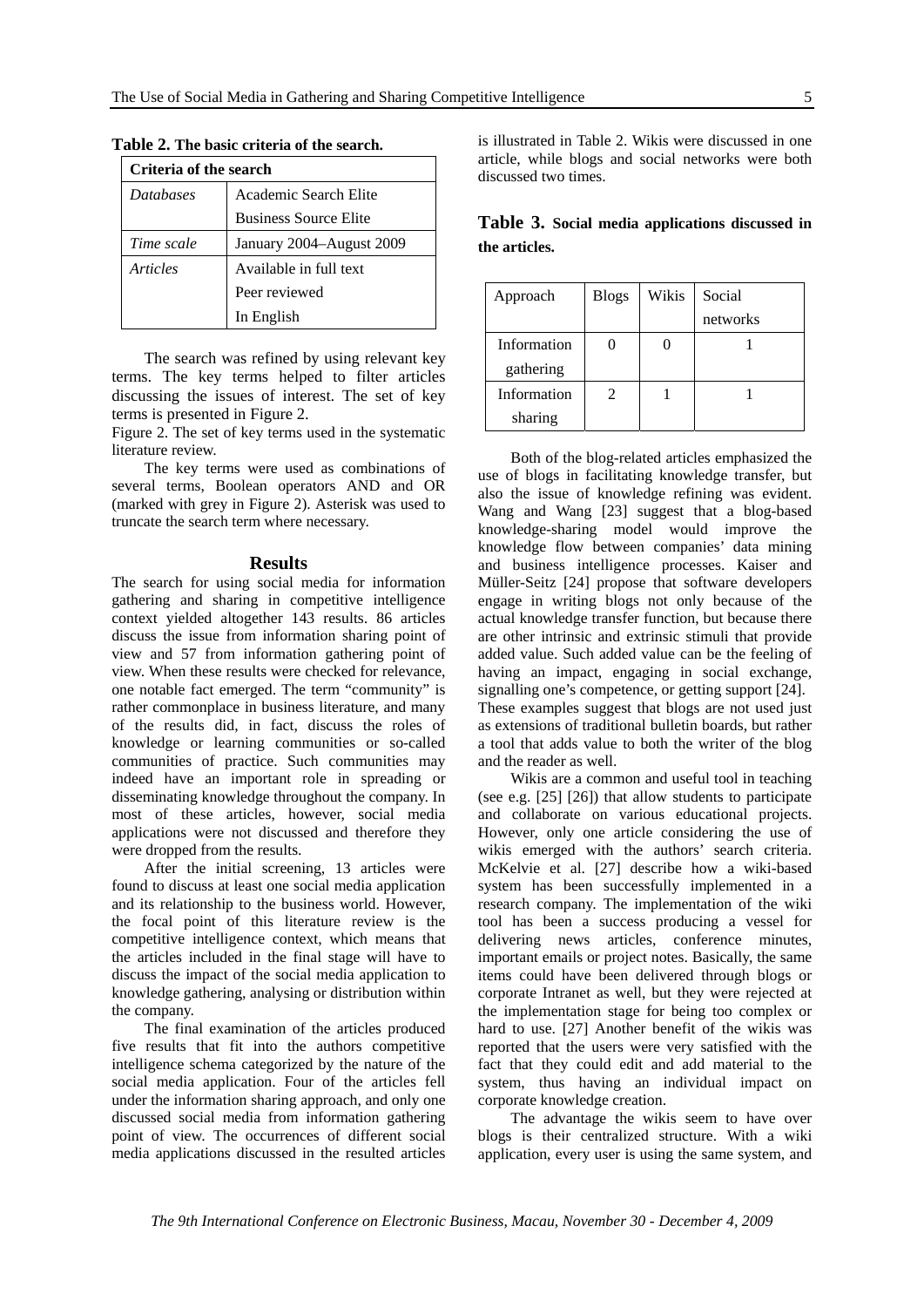every user has the possibility to edit the articles the system contains. On the other hand in the blogosphere – a term used to describe the system of connected blogs – the structure is much more decentralized, as every blogger writes his/her own texts, which are linked to one another in a seemingly arbitrary fashion.

Social networks, such as MySpace, Facebook, or LinkedIn are being used in knowledge sharing all around the world for every minute of the day, every day. Sometimes the exchange is between colleagues within the same organization, and sometimes between different organizations. These activities usually take place because the individual users are doing it rather than because of a corporate policy. In fact, in many cases, organizations ban their employees from using social networks such as Facebook on company time (see e.g. [28]).

Cooke and Macfarlane [29] present an alternate view, where the social network/virtual world Second Life has been used while building communities of practice in training fresh market researchers, who can be seen as the people carrying out the competitive intelligence process. According to Cooke & Macfarlane (2008), four main benefits can be achieved by utilizing virtual worlds in such programs.

- developing personal skills
- recruiting talent
- starting new lines of businesses
- transferring best practices

Obviously, all four items are of great importance to any company, but only the last one fits within the realm of knowledge sharing. However, it can be argued that using social media in training market researchers also gives them knowledge on how to utilize social media in their competitive intelligence related work later on.

Once again, it seems that while the social media applications can and are being used to share information and knowledge within organizations, there is always the concept of added value that is linked to such activities compared with "traditional" knowledge sharing tools such as emails, company newsletters and bulletin boards.

The only article falling under information gathering approach discussed a virtual community: Casaló et al. [30] describe how a company can motivate its customers to participate virtual brand communities. They (ibid.) find that in addition to increasing consumer loyalty, product promotion and communication to customers, the advantages of such communities is better understanding customer needs and desires. [30] In other words, this kind of virtual

community can produce vital information about customers that helps a company in developing and marketing products that satisfy their desires.

#### **Conclusions**

When person A informs person B of something, a transfer of knowledge has taken place. In a corporate setting, the number of such persons and their different combinations can be overwhelming. By utilizing user-generated content, social media applications try to facilitate knowledge transfer in a wider scale. The articles reviewed in this paper present clearly, how social media applications can enhance knowledge transfer activities within a company. However, the benefits of social media go beyond the basic setting of knowledge transfer (such as A telling B something).

The main added value of social media applications that was found in the reviewed articles was the fact that virtually anyone can act as knowledge provider and similarly anyone can act as knowledge receiver. This would result in a setting where there would no longer be employees who have to go through perilous crusades in order to find the one tiny bit of information that only one other employee is in possession of. In an ideal setting this would provide a situation where all the knowledge within a company could be harnessed to every employee in the company. Naturally, the authors realize that such a situation is a utopian one (not every employee would contribute to the corporate social media, some knowledge is hard to encode, some knowledge is for managerial personnel only…), but in theory, such a setting could be a possibility. Other benefits from using social media in CI context have been recorded as well in the reviewed articles (see Table 4.).

## **Table 4. Possible benefits of using social media in CI.**

|                    | <b>Benefits by application</b> |  |
|--------------------|--------------------------------|--|
| <b>Information</b> | <b>Blogs</b>                   |  |
| gathering          | - Enhance knowledge sharing    |  |
| approach           | between business processes.    |  |
|                    | - Provide added value for both |  |
|                    | writer and reader.             |  |
|                    | Wikis                          |  |
|                    | - Beat intranet and blogs in   |  |
|                    | delivering information.        |  |
|                    | - Enable employees<br>to       |  |
|                    | corporate knowledge creation   |  |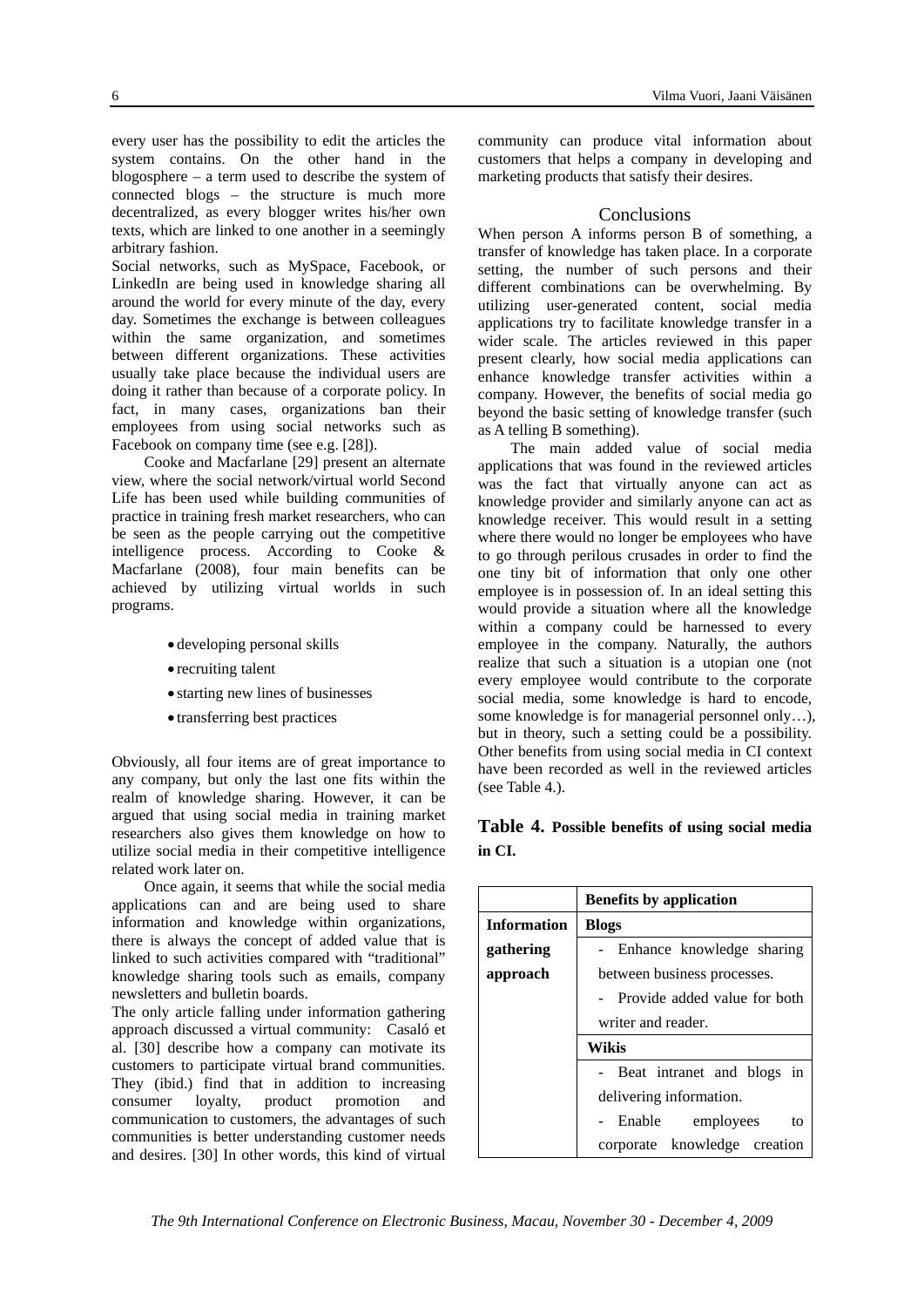|                    | and feel satisfaction about it.   |  |
|--------------------|-----------------------------------|--|
|                    | <b>Social networks</b>            |  |
|                    | Using in training enables         |  |
|                    | transferring best practices and   |  |
|                    | enhances the skills to use social |  |
|                    | networks in future tasks.         |  |
| <b>Information</b> | <b>Social network</b>             |  |
| sharing            | - Motivating customers to         |  |
| approach           | participate in company's virtual  |  |
|                    | community may produce             |  |
|                    | important information about       |  |
|                    | customers and products.           |  |

Even though the authors' presumption was that there is so far rather little of academic research on the issue, the number of articles meeting the search criteria was even lower than anticipated. The relatively small amount of research articles published can be explained through the novelty of the phenomenon: the use of social media in other context than leisure and fun is yet rather unfocused. Companies understand that there may be synergy found in adopting social media in business, but for now they are still fumbling in the dark not quite sure of what they actually are trying to reach.

Since the companies actually using social media in competitive intelligence context (or at least the ones feeling confident enough to talk about it) are scarce, it is self-evident that empirical case research on the subject is consequently fairly lacking. The benefits of social media, as presented in this article, are nevertheless worthwhile and the overall diffusion of social media seems to go on indefinitely. At the same time the academic research on combining social media and competitive intelligence is almost a virginal area. In addition to practical experiences and case studies basic research on theoretical implications of how social media could benefit competitive intelligence is considered needed and desirable.

#### **References**

- [1] Competitive Intelligence Magazine, 12(8), M arch/April 2009.
- [2] Society of Competitive Intelligence Professio nals, SCIP Connecticut/Southern New Englan d Chapter: Tapping Social, http://ww w .scip. org/Training/EventsDetail.cfm?itemnumber=88 32; visited Ocotber 22, 2009)
- [3] Wikipedia 2009a. Web 2.0 (htt p://en.wikiped ia.org/wiki/Web\_2.0; visited September 15, 2 009)
- [4] Lietsala, K. and Sirkkunen, E. Social Media. Introduction to the tools and processes of p articipatory economy. Hypermedia Laboratory Net Series 17, Tampere University Press, T ampere, 2008.
- [5] McAfee, A. Enterprise 2.0: The Dawn of E mergent Collaboration, MIT Sloan Managem ent review, 47(3), 2006, pp. 21-28.
- [6] Wikipedia. Digital native (http://en.wikipedia. org/wiki/Digital\_native; visited October 20, 2 009)
- [7] Technorati. The State of the Blogosphere 20 09, Day 2: The What and Why of Blogging - SOTB 2009 (http://technorati.com/blogging /article/day-2-the-what-and-why2/; visited Oct ober 22, 2009)
- [8] Avanade. Most companies avoid integrating s ocial media despite evidence of benefits (htt p://www.avanade.com/us/\_uploaded/pdf/pressre lease/uscrmandsocialmediarelease09080865344 7.pdf; visited October 20, 2009)
- [9] eMarketer, B2B Checks Out Marketing 2.0 (http://www.emarketer.com/Article.aspx?R=100 5860; visited Ocotber 22, 2009)
- [10] Carpe, D. How the Social Internet Simplifies Source Identification, Competitive Intelligen ce Magazine, (10)5, 2007, pp. 29-33.
- [11] WhatIs RSS. What Is RSS? RSS Explained. (http://www.whatisrss.com/; visited October 18, 2009)
- [12] Wikipedia. RSS (http://en.wikipedia.org/wiki/ RSS; visited October 18, 2009)
- [13] Johnson, T. Why Is RSS Important to You, Competitive Intelligence Magazine, (9)6, Nov emver-December 2006, pp. 35-37.
- [14] Vitt, E. Luckevich, M. Misner, S. Business I ntelligence – Making Better Decisions Faster. Redmond, Microsoft Press. 2002.
- [15] Choo, C. W. Information Management for the e Intelligent Organization. The Art of Scanni ng the Environment. 3rd Edition. Information Today, Inc., Medford, 2002.
- [16] Drott, M. C. Personal Knowledge, Corporate Information: The Challenges for Competitiv e Intelligence, Business Horizons, 2(44), 200 1, pp. 31-37.
- [17] LiuM.-S. and Liu, N.-C. Sources of knowled ge acquisition and patterns of knowledge-sha ring behaviors – An empirical study of Taiw anese high-tech firms, International Journal o f Information Management, 28, 2008, pp. 42 3-432.
- [18] The Chartered Institute of Personnel and De velopment. Employers experience budget cuts, escalation of workloads and higher stress le vels to cope with recession, according to lat est CIPD/KPMG quarterly survey (http://ww w.cipd.co.uk/pressoffice/\_articles/LMOfocus23